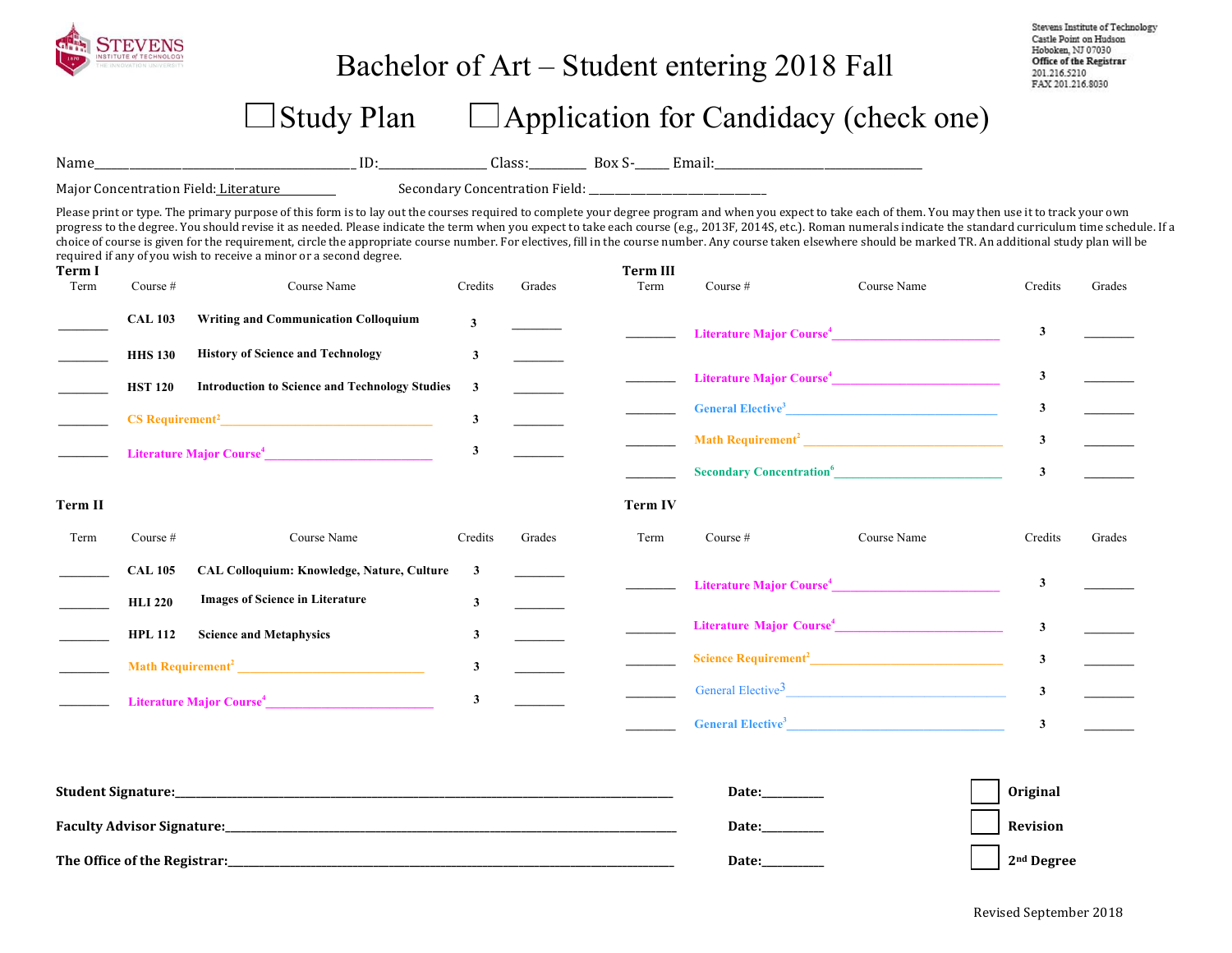

## Bachelor of Art – Student entering 2018 Fall

Stevens Institute of Technology Castle Point on Hudson Hoboken, NJ 07030 Office of the Registrar<br>201.216.5210 FAX 201.216.8030

# $\Box$  Study Plan  $\Box$  Application for Candidacy (check one)

| Name_                 |                                             | ID:                                                                                                                                                                                                                                         |              |        | Class: __________ Box S-______ Email:__ |                                               |                                      |              |        |
|-----------------------|---------------------------------------------|---------------------------------------------------------------------------------------------------------------------------------------------------------------------------------------------------------------------------------------------|--------------|--------|-----------------------------------------|-----------------------------------------------|--------------------------------------|--------------|--------|
|                       | Major Concentration Field: Literature       |                                                                                                                                                                                                                                             |              |        |                                         |                                               |                                      |              |        |
| <b>Term V</b><br>Term | Course $#$                                  | Course Name                                                                                                                                                                                                                                 | Credits      | Grades | <b>Term VII</b><br>Term                 | Course #                                      | Course Name                          | Credits      | Grades |
|                       |                                             | Literature Major Course <sup>4</sup>                                                                                                                                                                                                        | 3            |        |                                         |                                               | Literature Major Course <sup>4</sup> | 3            |        |
|                       |                                             | Literature Major Course <sup>4</sup>                                                                                                                                                                                                        | 3            |        |                                         |                                               | Literature Major Course <sup>4</sup> | 3            |        |
|                       |                                             | Secondary Concentration <sup>6</sup>                                                                                                                                                                                                        | $\mathbf{3}$ |        |                                         |                                               | Secondary Concentration <sup>6</sup> | $\mathbf{3}$ |        |
|                       |                                             | Non-Major Humanities Requirement <sup>1</sup>                                                                                                                                                                                               | $\mathbf{3}$ |        |                                         | <b>CAL 498 Thesis Preparation</b>             |                                      | 3            |        |
|                       |                                             | <b>General Elective<sup>3</sup> Contract Contract Contract Contract Contract Contract Contract Contract Contract Contract Contract Contract Contract Contract Contract Contract Contract Contract Contract Contract Contract Contract C</b> | $\mathbf{3}$ |        |                                         |                                               | General Elective <sup>3</sup>        | 3            |        |
| <b>Term VI</b>        |                                             |                                                                                                                                                                                                                                             |              |        | <b>Term VIII</b>                        |                                               |                                      |              |        |
| Term                  | Course $#$                                  | Course Name                                                                                                                                                                                                                                 | Credits      | Grades | Term                                    | Course $#$                                    | Course Name                          | Credits      | Grades |
|                       |                                             | Literature Major Course <sup>4</sup>                                                                                                                                                                                                        | $\mathbf{3}$ |        |                                         | <b>Secondary Concentration</b> <sup>6</sup>   |                                      | 3            |        |
|                       |                                             |                                                                                                                                                                                                                                             | $\mathbf{3}$ |        |                                         | Non-Major Humanities Requirement <sup>1</sup> |                                      | 3            |        |
|                       | <b>Secondary Concentration</b> <sup>6</sup> |                                                                                                                                                                                                                                             | $\mathbf{3}$ |        |                                         | <b>CAL 499 Senior Thesis</b>                  |                                      |              |        |
|                       |                                             | CAL 301 Seminar in Writing and Research Methods7                                                                                                                                                                                            | 3            |        |                                         |                                               | General Elective <sup>3</sup>        | 3            |        |
|                       | <b>General Elective</b> <sup>3</sup>        |                                                                                                                                                                                                                                             |              |        |                                         | General Elective <sup>3</sup>                 |                                      |              |        |

#### P.E. Requirement<sup>5</sup>

| Term Course   | Credits Grade | Term Course   | <b>Credits Grade</b> |
|---------------|---------------|---------------|----------------------|
| PF 200        |               | PF 200        | ΡF                   |
| <b>PF 200</b> | ₽F            | <b>PF 200</b> |                      |

#### **Additional Classes**

| <b>Student Signature:</b>         | Date         | <b>Original</b>        |
|-----------------------------------|--------------|------------------------|
| <b>Faculty Advisor Signature:</b> | Date:        | Revision               |
| The Office of the Registrar:      | <b>Date:</b> | 2 <sup>nd</sup> Degree |

Revised September 2018